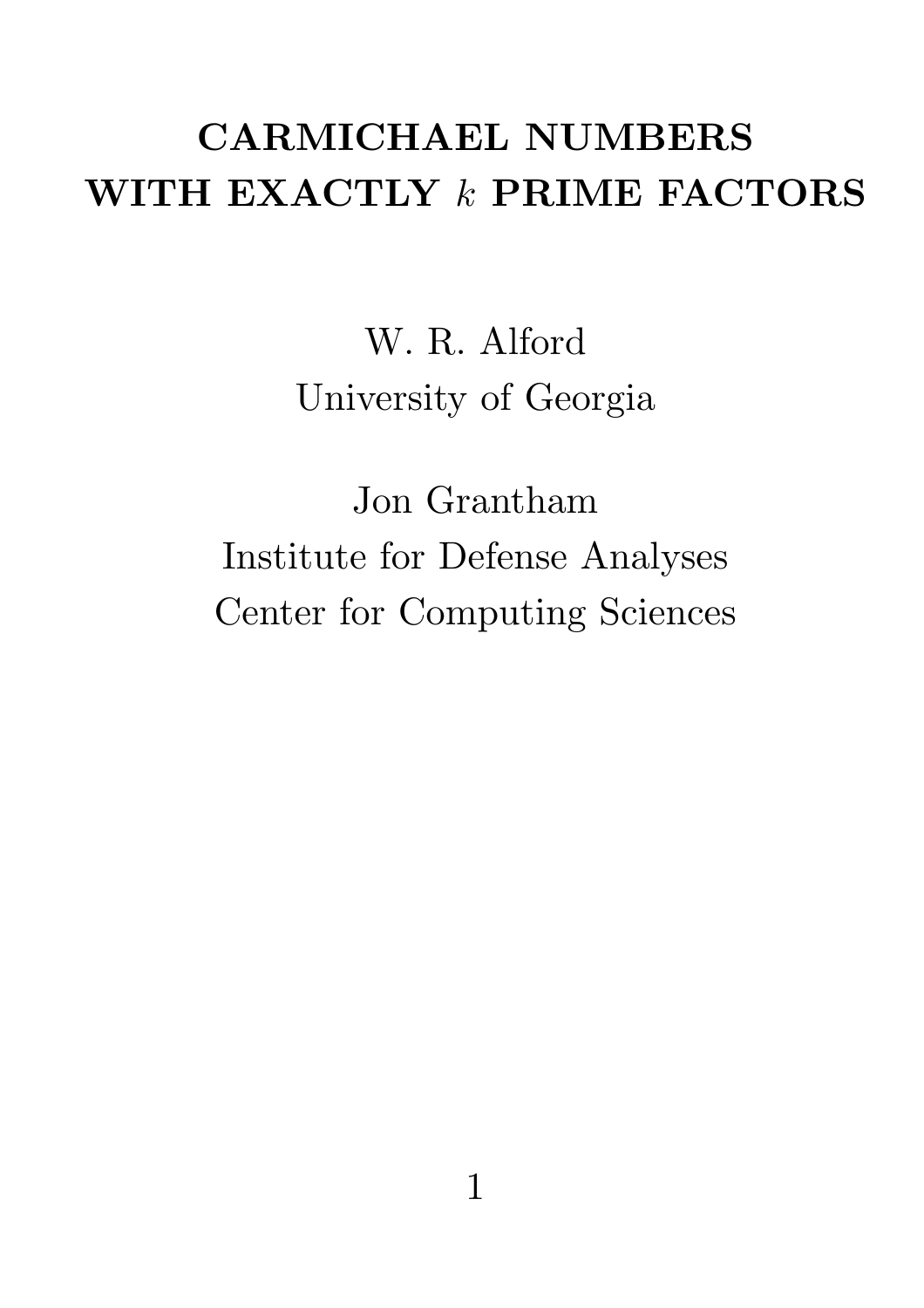# Probable Primes and Pseudoprimes Fermat's Little Theorem:

If p is prime, then  $a^p \equiv a \mod p$ , for all integers a.

The converse doesn't always follow...

 $2^{341} \equiv 2 \mod 341$ .

A probable prime to the base  $a$  is a number *n* such that  $a^n \equiv a \mod n$ .

A pseudoprime to the base a is a composite probable prime to the base a.

(Sometimes called a Fermat pseudoprime.)

There aren't that many pseudoprimes (compared to primes).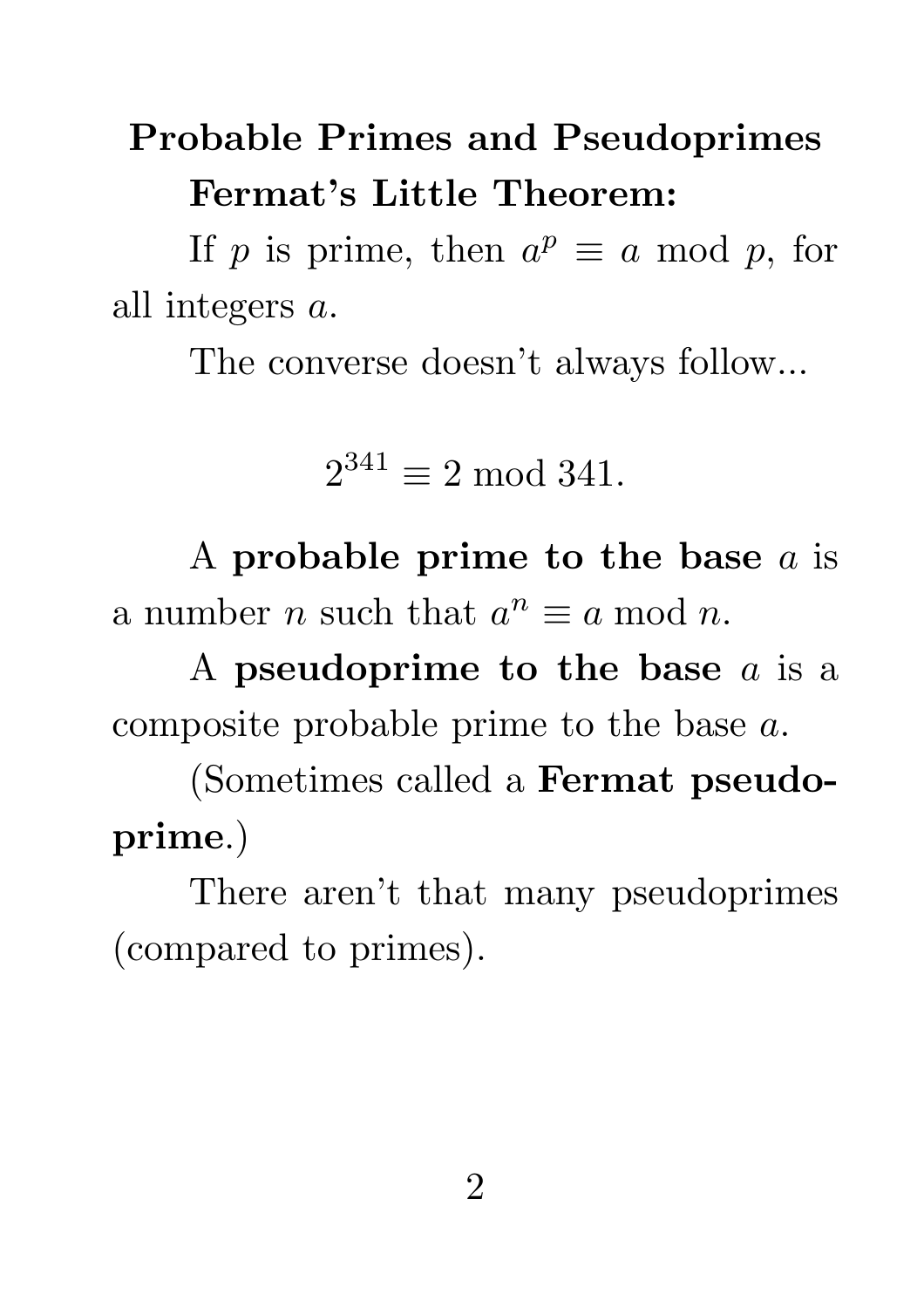### Carmichael Numbers

A Carmichael number is a pseudoprime to the base a for all integers a.

561 is the first Carmichael number.

## Korselt's Criterion:

A composite integer  $n$  is a Carmichael number if and only if  $n$  is squarefree, and for each prime  $p|n, p-1|n-1$ .

Proof:

Easy.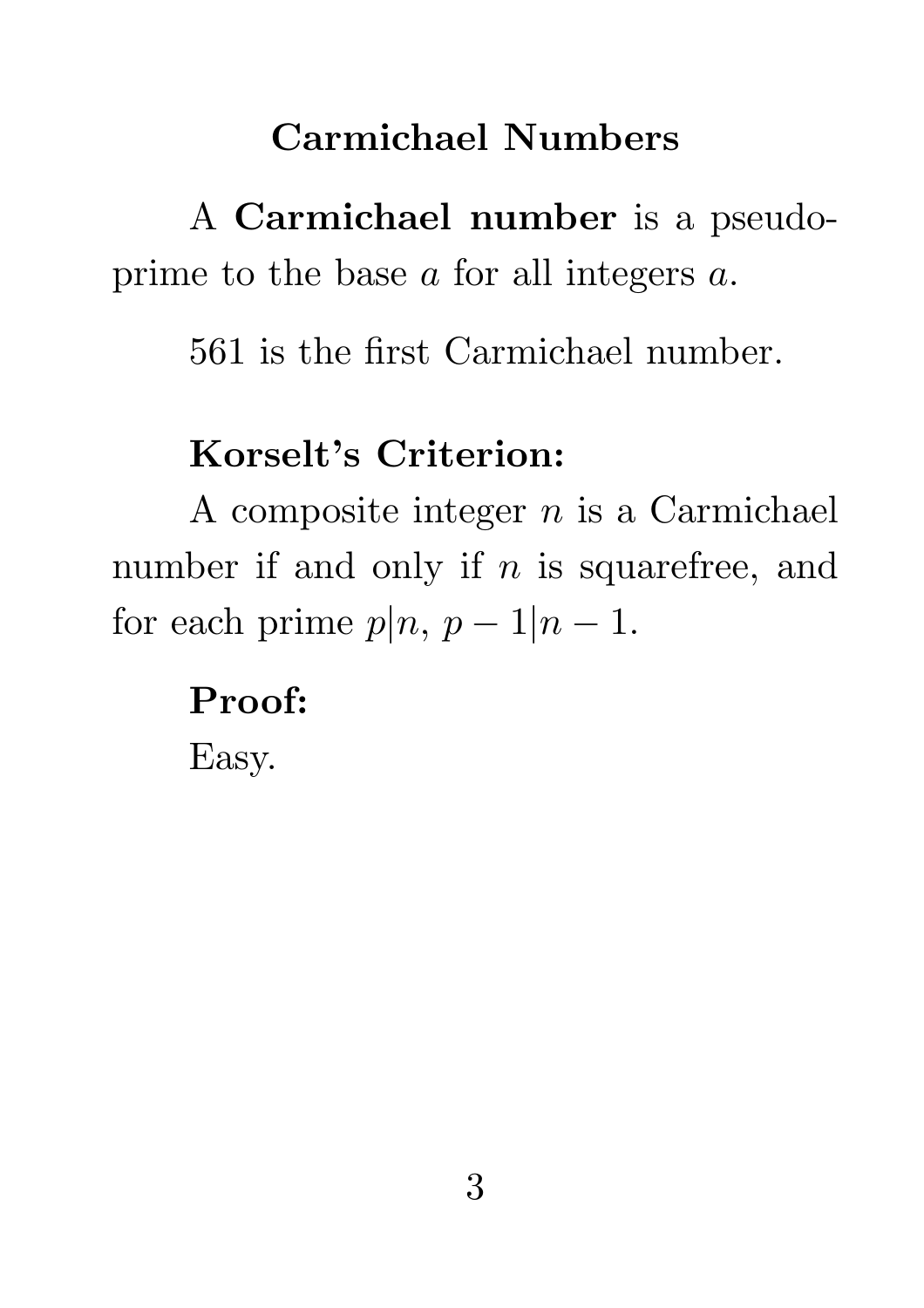#### Theorem and Conjecture

# Theorem (Alford, Granville, and Pomerance, 1994):

There are infinitely many Carmichael numbers.

#### Conjecture:

For every  $k \geq 3$ , there are infinitely many Carmichael numbers with  $k$  prime factors. (In fact, there are  $\gg x^{1/k-\epsilon}$  up to x.)

This conjecture follows from Hardy and Littlewood's prime k-tuples conjecture. It has not been proven for any  $k$ .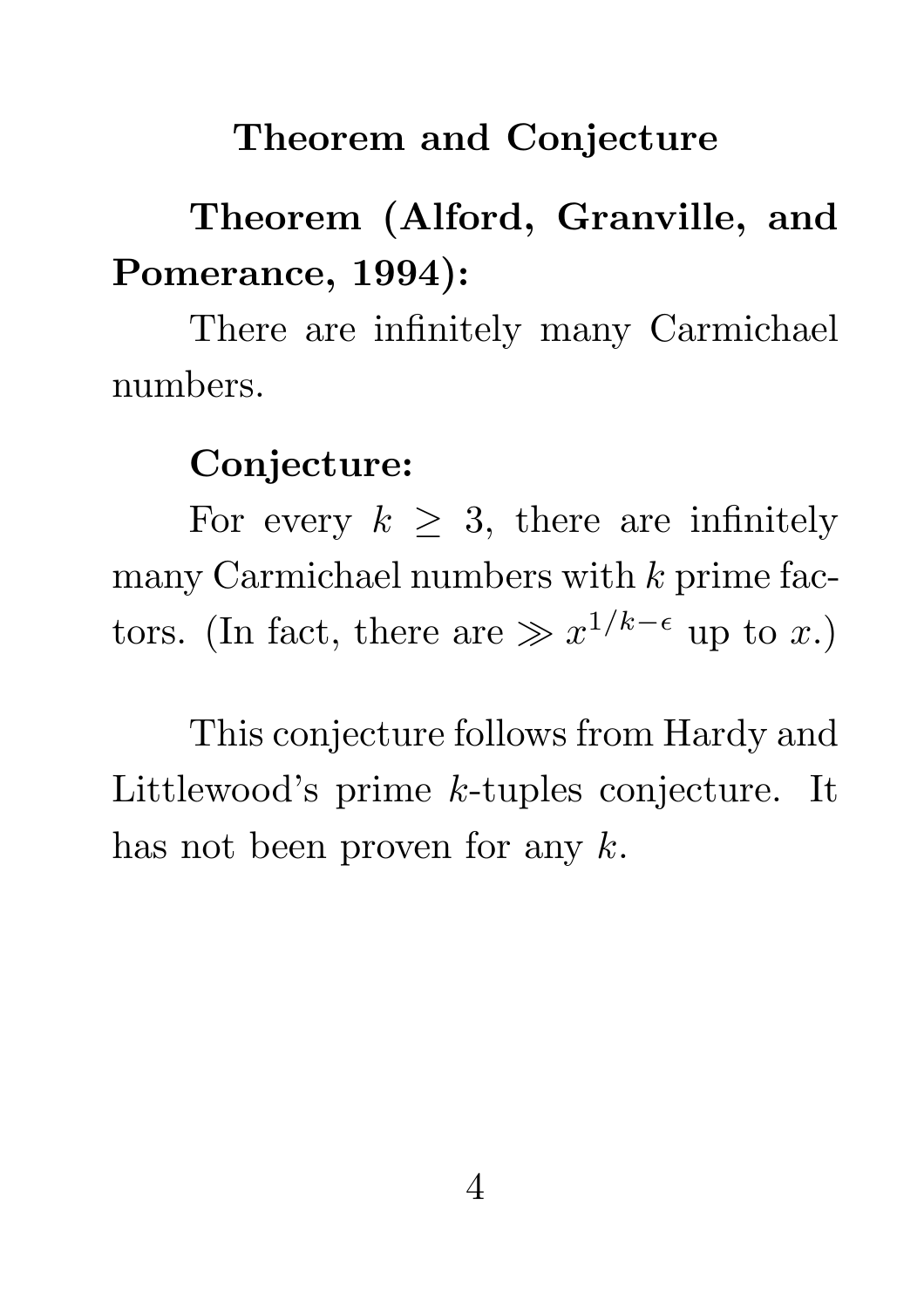#### Löh and Niebuhr

In an April 1996 Math. Comp. paper, Löh and Niebuhr give an algorithm for finding Carmichael numbers with large numbers of prime factors.

They found a Carmichael number with 1,101,518 prime factors.

They also found Carmichael numbers with k prime factors for  $21 \le k \le 134$ .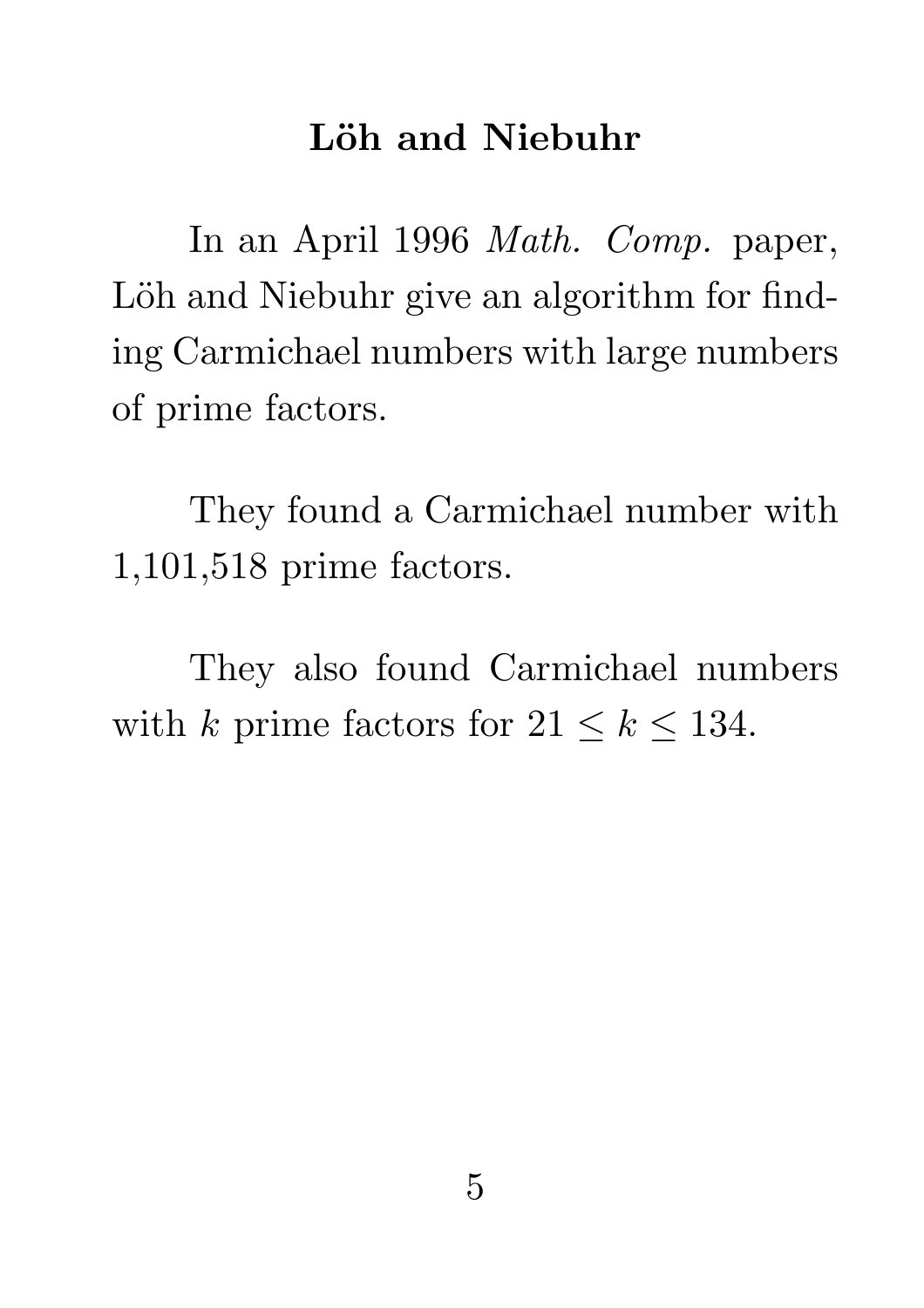#### Generating the Prime Factors

We use a similar technique as Löh and Niebuhr for generating the prime factors.

Pick a modulus L with many prime factors, for example,

 $L = 2^8 \times 3^4 \times 5^2 \times 7^2 \times 11 \times 13 \times 17 \times 19.$ 

Find the set S of all primes with  $p-1|L$ and  $(p, L) = 1$ .

Any product  $n$  of these primes with  $n \equiv 1 \mod L$  has, for each  $p|n$ ,

$$
p-1|L|n-1.
$$

Thus *n* is a Carmichael by Korselt's criterion.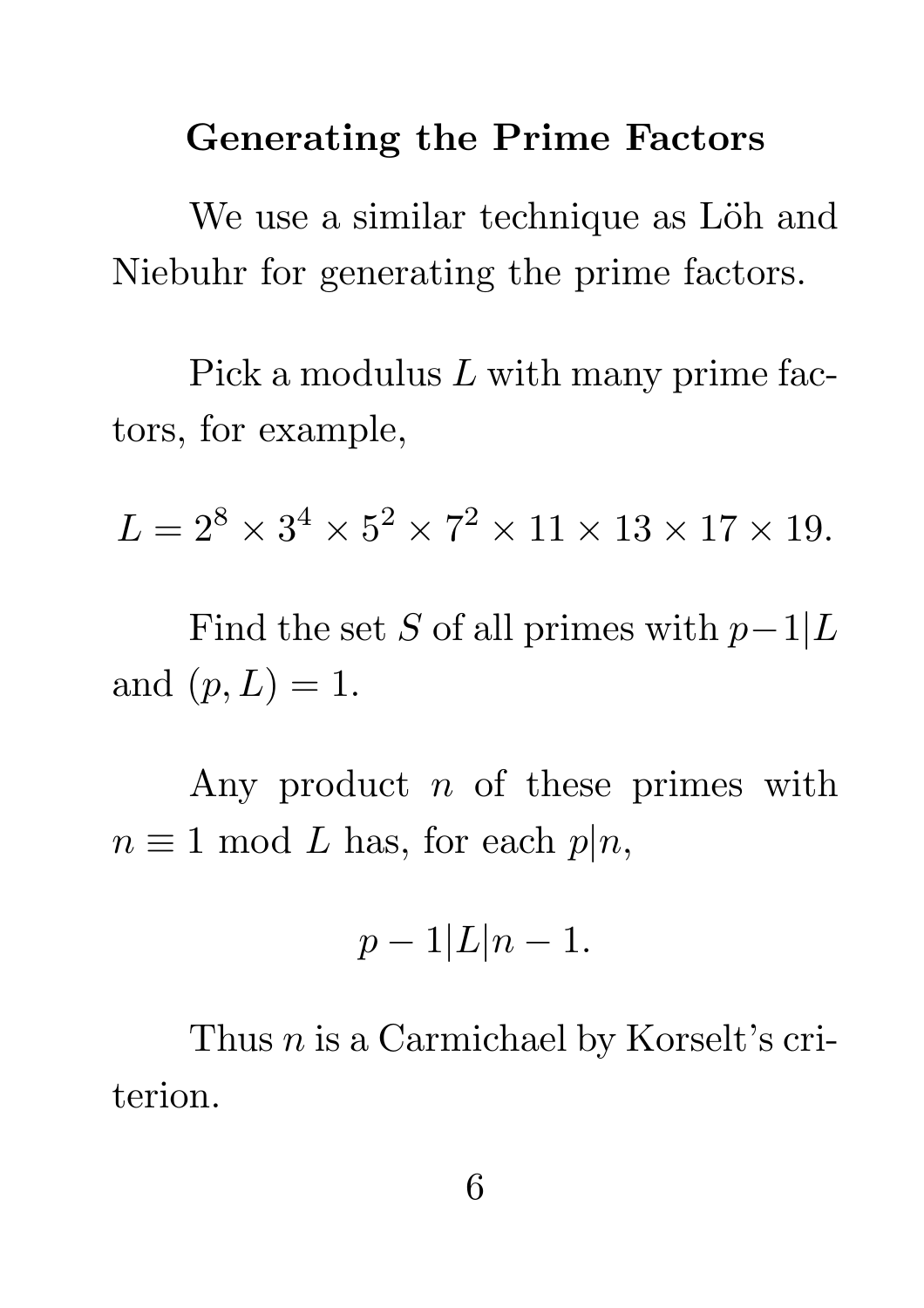#### How to Find these Primes

Dumb parallelism suffices – e.g., a processor can look for p with  $p-1 = 2^3 \times 3^2 \times k$ , where  $k|(L/2^83^4)$ .

Cycle through all possibilities, testing each one. A probable prime test does not suffice.

Use Pocklington-Lehmer.

#### Theorem:

Let  $n-1 = fu$ , where  $(f, u) = 1$  and  $f > \sqrt{n}$ . Then, if for all  $p|f$ , there is an  $a_p$  with  $a_p^{n-1} \equiv 1 \bmod n$  and  $(a_p)$  $(n-1)/p$  $\dot{p}$   $\cdots$  - $1, n) = 1$ , then *n* is prime.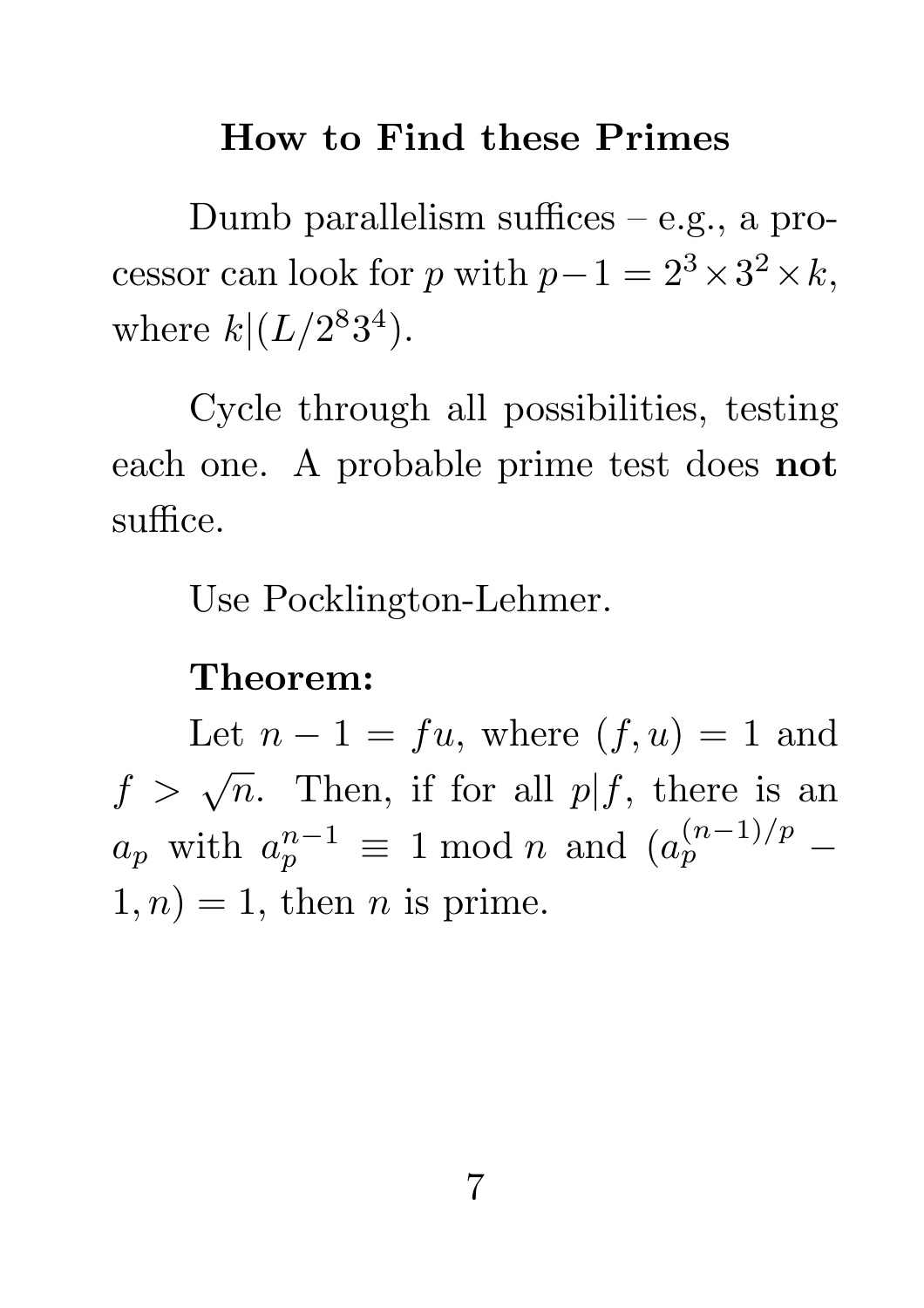#### Actual pseudoprimes!

I tried to get by using a probable prime test and later go back and prove primality.

Contrary to conventional wisdom, I got pseudoprimes.

Small numbers? Too many of them?

### Open Problem:

Let  $B(n)$  be the number of bases b to which n is a pseudoprime to the base b. A number is said to be *y*-smooth if all of its prime divisors are less than y. Let  $\Psi(x, y)$ denote the number of y-smooth numbers less than  $x$ . For which  $y$  does

$$
\frac{(\Sigma_{t tend to 0?
$$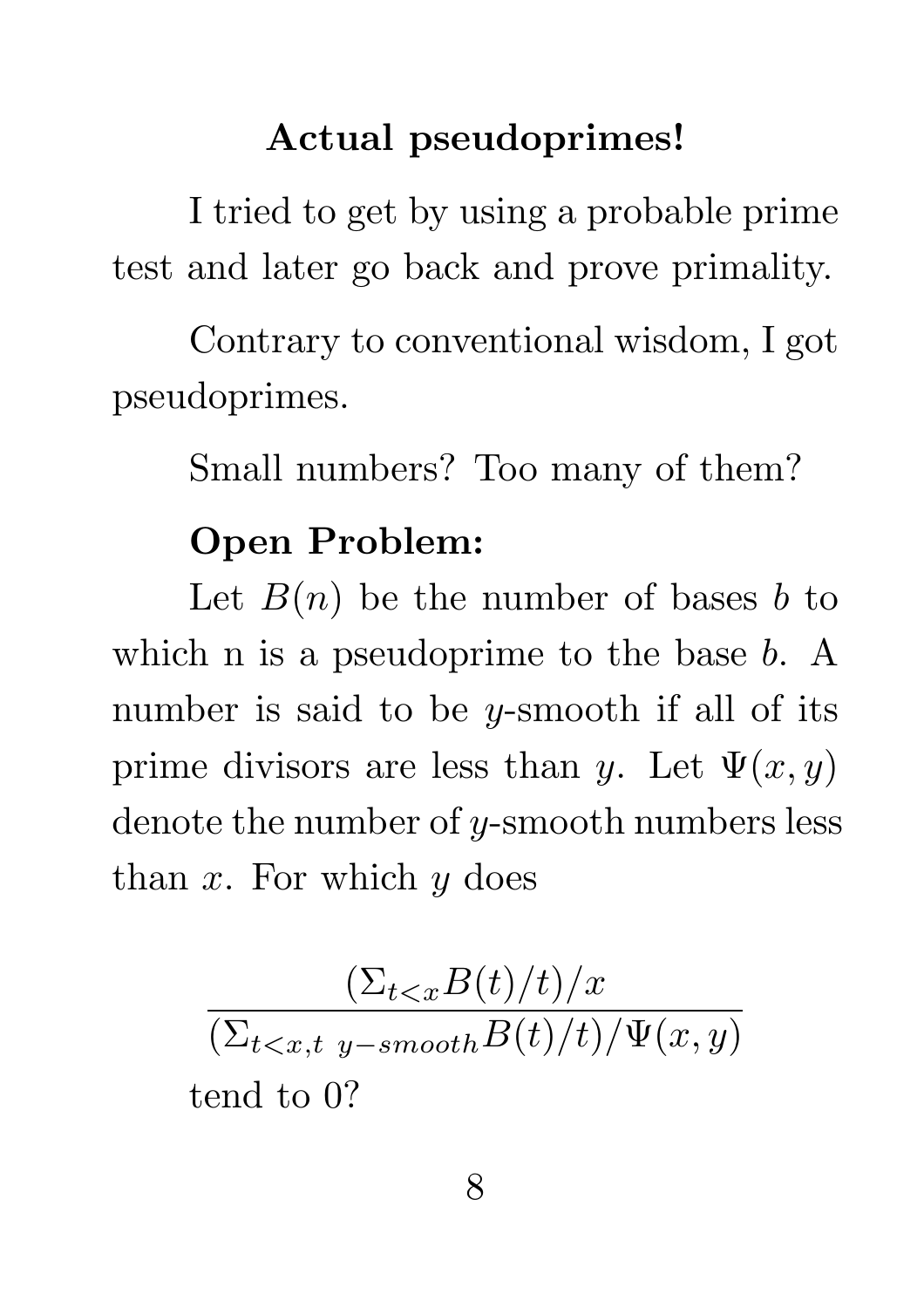#### Combining the Primes

#### Löh and Niebuhr:

Find a small subset T of S such that  $\prod_{p\in T} p = \prod_{p\in S} p \bmod L.$ 

Then  $\prod_{p\in S-T} p \equiv 1 \mod L$ .

Our strategy:

Find many distinct subsets  $T_i$  such that  $\prod_{p \in T_i} p \equiv 1 \mod L.$ 

Any product of these Carmichaels is also a Carmichael.

Goal: Show that there is a Carmichael number with exactly  $k$  prime factors for every  $k, 3 \leq k \leq B$ , where B is really big.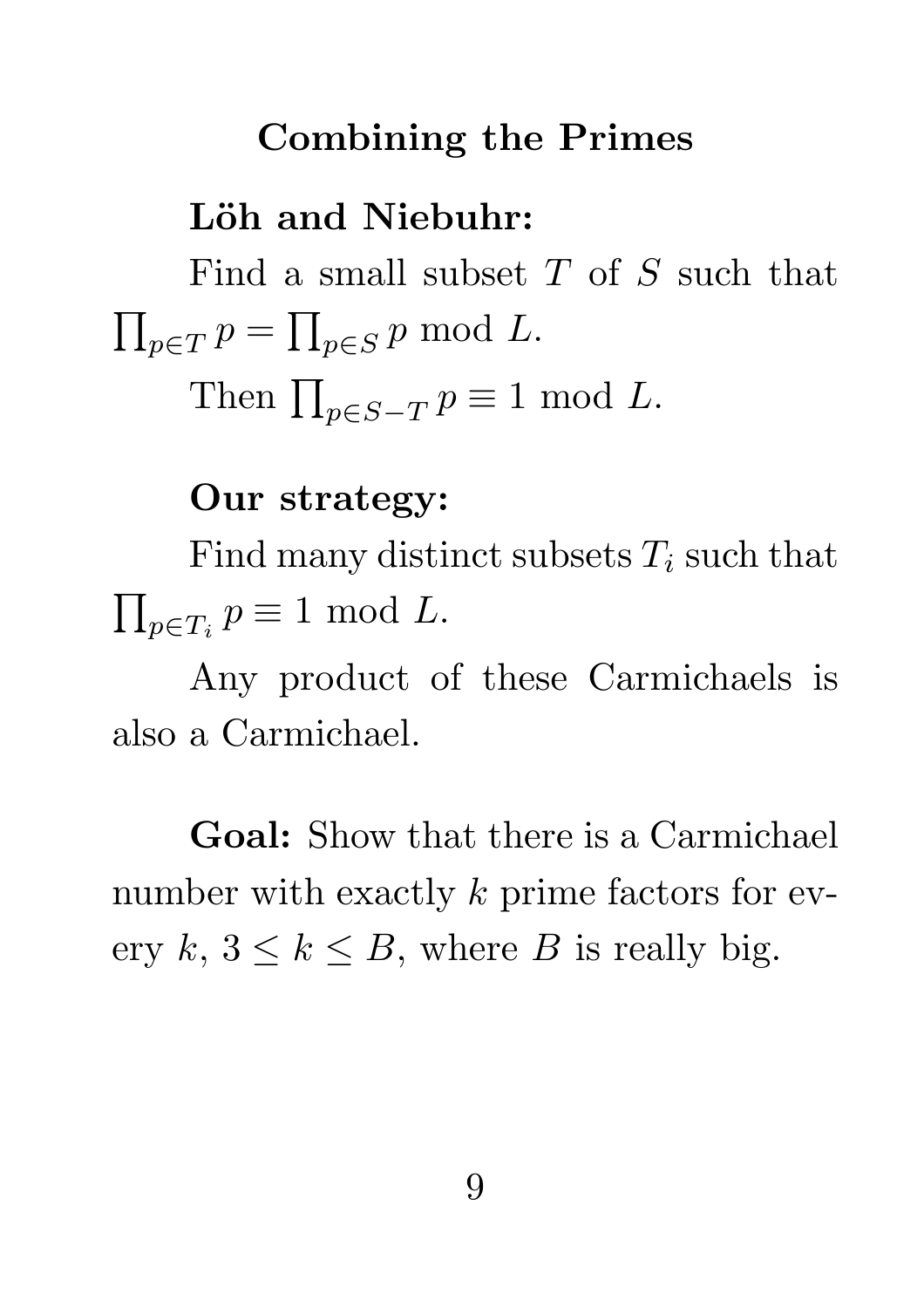#### Push Down

So how do we form the sets  $T_i$ ? For every  $p^k|L$ , we combine primes in pairs to form products that are 1 modulo  $p^k$ . We call this "pushing down".

Example: If we have a prime that is 3 modulo 2<sup>8</sup> , we combine it with another prime that is 171 modulo  $2^8$ . The product is then 1 modulo  $2^8$ .

Repeat for each prime power divisor of L. The resulting products will be congruent to 1 modulo L.

They will be Carmichael numbers, and any product of them will be a Carmichael number.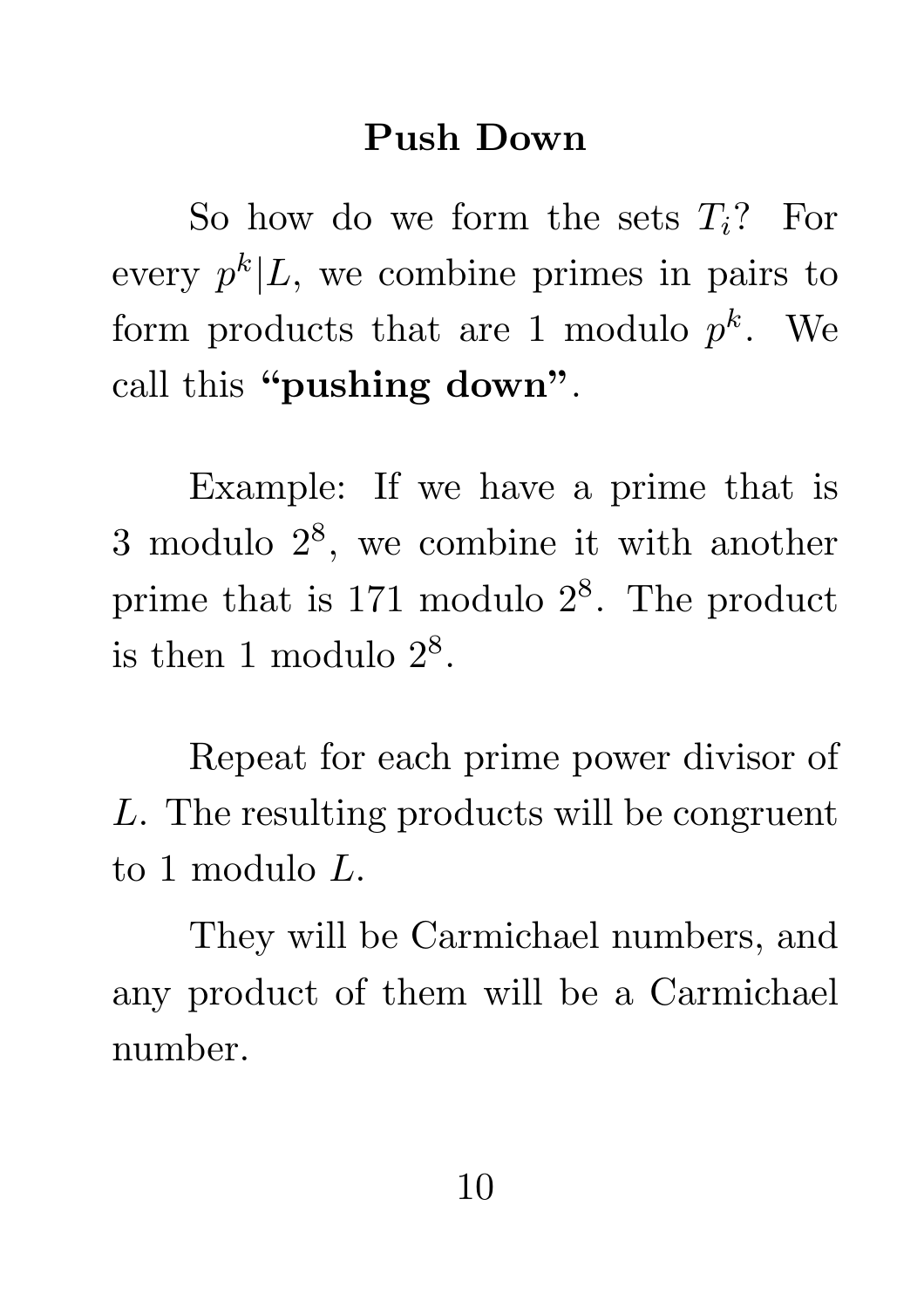### Problems and Solutions

Problem: After we pair up numbers, there will be some left over.

Solution: Before we start pairing up, throw out a number so that the "leftovers" will have product 1 modulo  $p^k$ .

**Problem:** For each prime divisor of L, it seems that we cut the number of products in half.

Solution: We can "look ahead" to the next  $p^k$ . (E.g., push down so that the number is 1 mod  $2^8$  and 1 mod  $3^4$ .)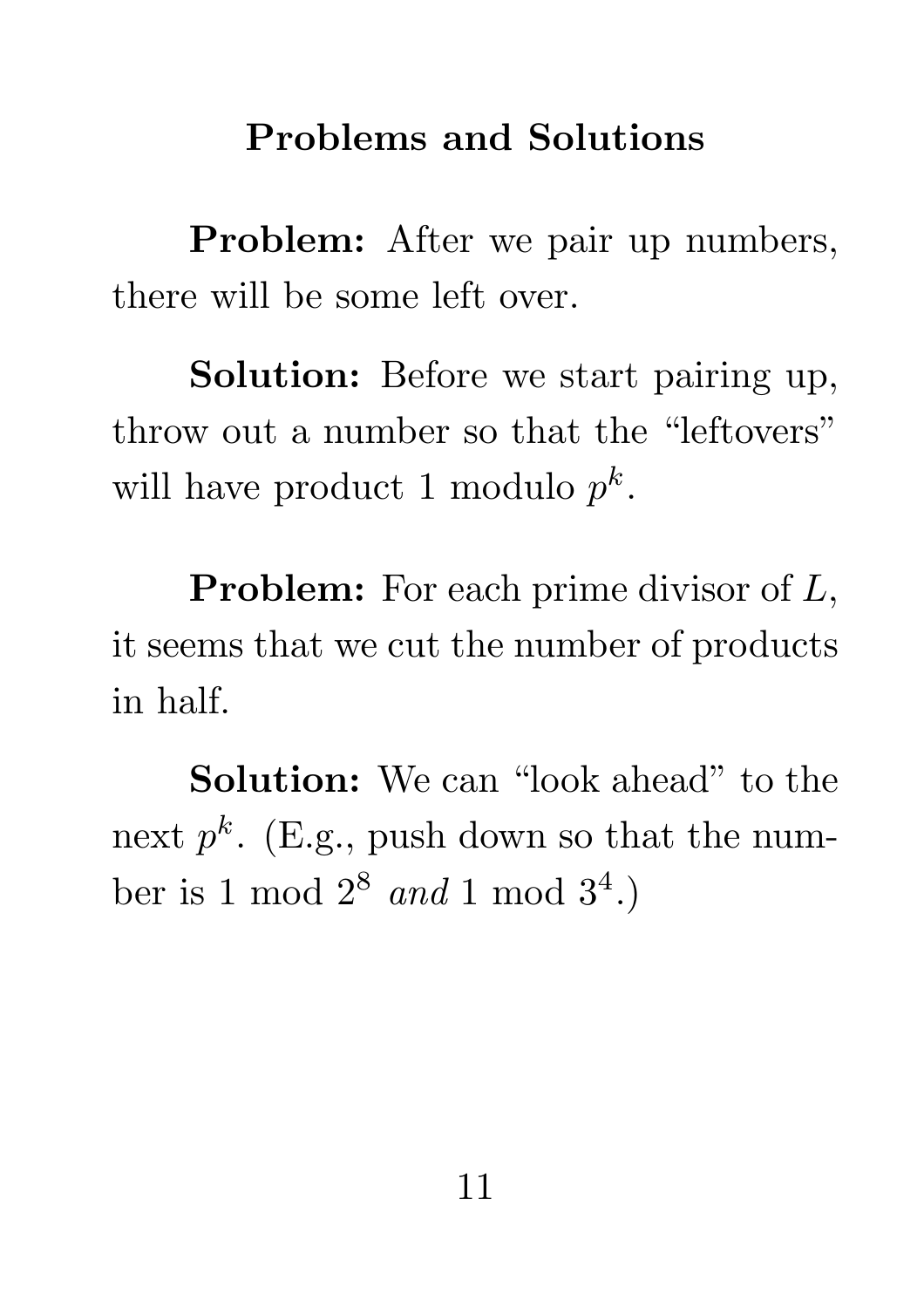## Why Supercomputers Matter

When generating primes, can store in a 64-bit integer by using known form of  $p-1$ for a compact representation.

At each step, we need to sort by residue  $\mod p^k$ . Evenutally, you run out of space on one processor.

Solution: many processors, bucket sort. (1996 technology: Cray T3E)

If you use a Beowulf cluster, you'd need to be more clever (less lazy) about scheduling communication.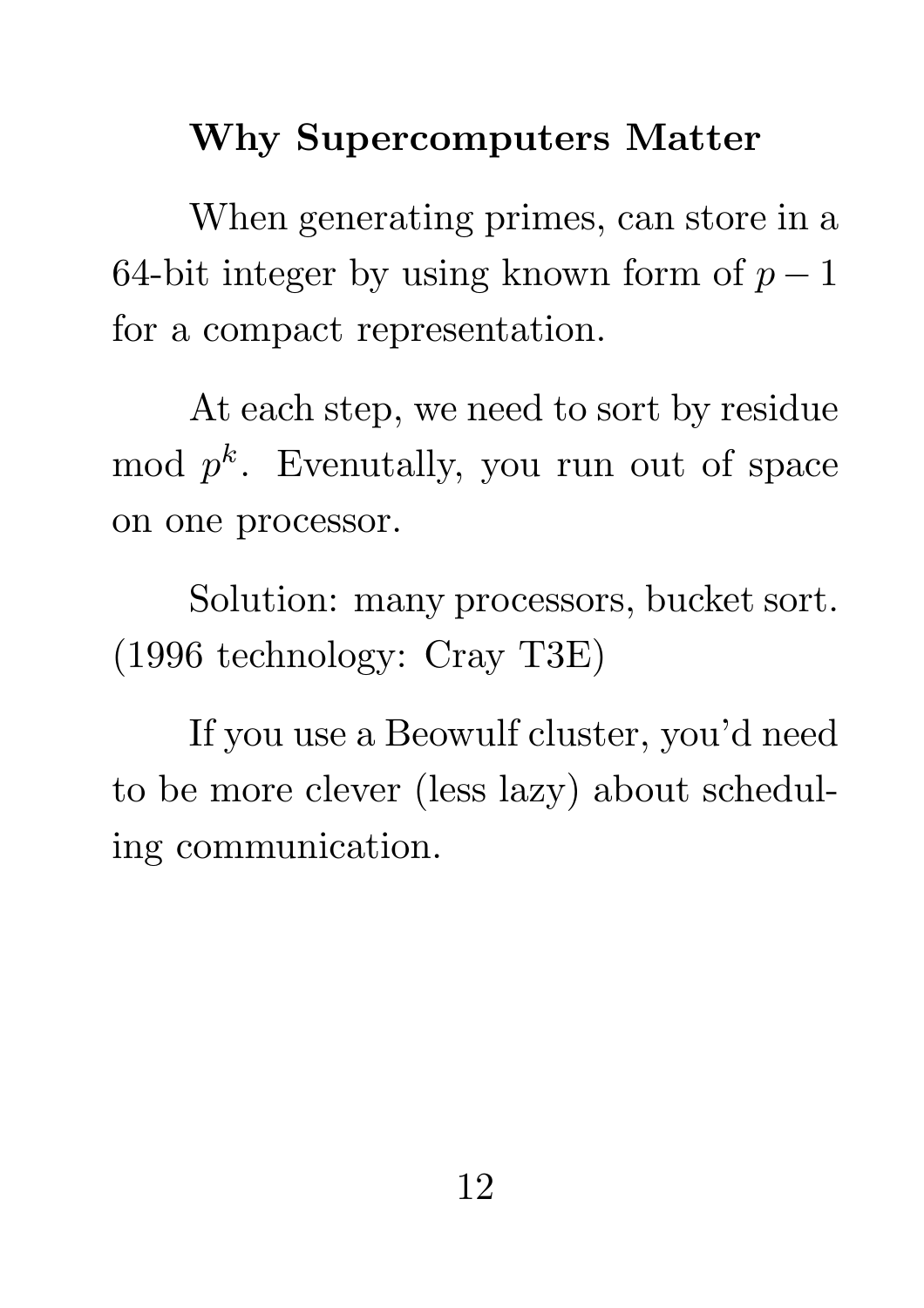### Results

In 1998, we found a Carmichael number is divisible by Carmichael numbers with k prime factors for  $50 \le k \le 244,689$ .

Last month, we computed a Carmichael number that is divisible by Carmichael numbers with  $k$  prime factors for each  $k$  in the range  $80 \le k \le 19,565,220$ .

It had 19, 565, 300, but not all of the intermediate numbers of factors were achievable.

#### Theorem:

There exist Carmichael numbers with k prime factors for all  $3 \leq k \leq 19,565,220$ .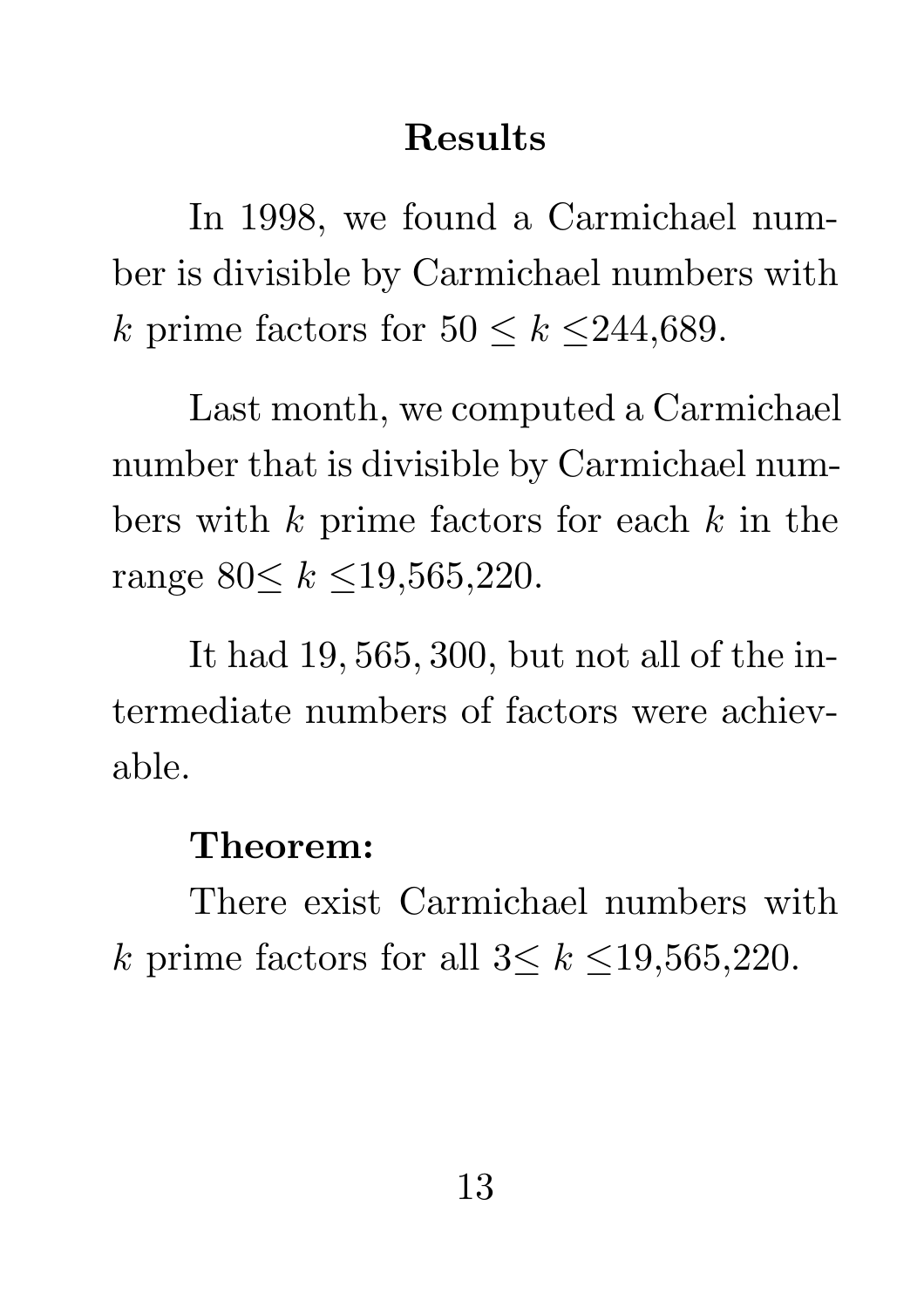### Onward and Upward

We're not close to running out of memory (by at least a factor of 4).

I generated the primes for a 1 billion factor Carmichael number. I will have to use memory more efficiently or we will run out of memory.

> When to stop? 1 billion. Or this summer.